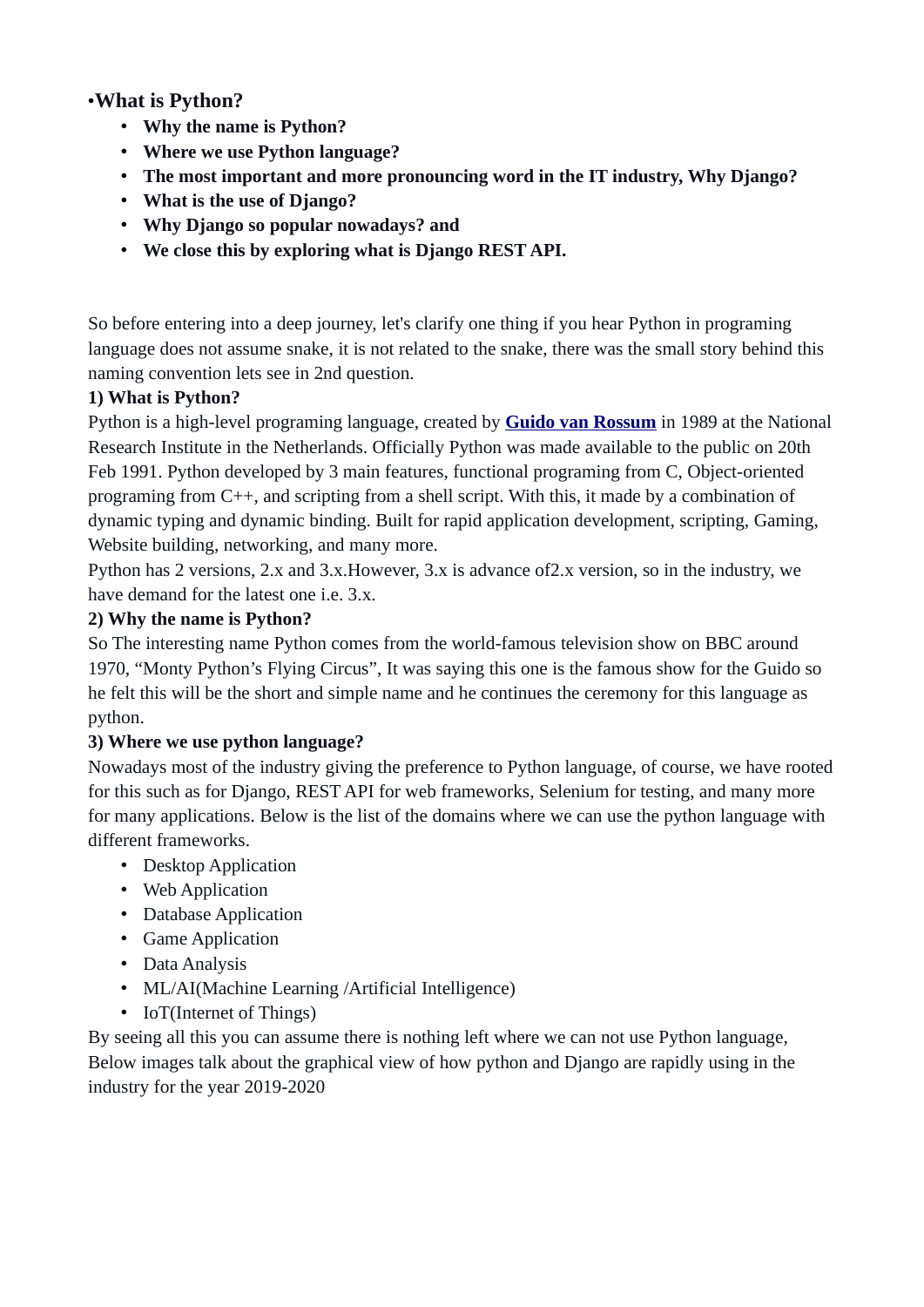

| 43% |                                                                                                                                                                                                                               | <b>Django</b> |
|-----|-------------------------------------------------------------------------------------------------------------------------------------------------------------------------------------------------------------------------------|---------------|
| 41% | and the state of the state of the state of the state of the                                                                                                                                                                   | Flask         |
| 6%  | and the control of the control of the control of the control of the control of the control of the control of the                                                                                                              | Tornado       |
| 6%  | and the state of the state of the state of the state of the state of the state of the state of the state of th                                                                                                                | web2py        |
| 4%  | and the state of the state of the state of the state of the state of the state of the state of the state of th                                                                                                                | <b>Bottle</b> |
| 3%  | the control of the control of the control of the control of the control of the control of the control of the control of the control of the control of the control of the control of the control of the control of the control | CherryPy      |
| 3%  | $\mathcal{L}^{\text{max}}_{\text{max}}$ and $\mathcal{L}^{\text{max}}_{\text{max}}$ and $\mathcal{L}^{\text{max}}_{\text{max}}$ and $\mathcal{L}^{\text{max}}_{\text{max}}$                                                   | Falcon        |
| 3%  | and the state of the state of the state of the state of the state of the state of the state of                                                                                                                                | Pyramid       |
| 1%  | the control of the control of the control of the control of the control of the control of the control of the control of the control of the control of the control of the control of the control of the control of the control | TurboGears    |
| 1%  | and the state of the state of the state of the state of the state of the state of the state of the state of th                                                                                                                | Hug           |
| 4%  | <b>Service Service</b>                                                                                                                                                                                                        | Other         |
| 30% | $\mathcal{L}^{\text{max}}_{\text{max}}$ and $\mathcal{L}^{\text{max}}_{\text{max}}$ and $\mathcal{L}^{\text{max}}_{\text{max}}$ and $\mathcal{L}^{\text{max}}_{\text{max}}$                                                   | None          |
|     |                                                                                                                                                                                                                               |               |

That's some basic information of Python, Now let's Jump on Django.

# **Q)What is Django and why Django?**

Django is the most popular framework that works on python used to build Web applications (e.g. Google, Youtube, etc.). Before Django comes there were using Pyramid, Flask but compare to Django they are not that much advance. Django comes with a lot of features like simplicity, flexibility, scalability. It follows the MVT (Model View Template) Structure flow, which helps store data, render templates, and many more.

Famous Companies that uses Django